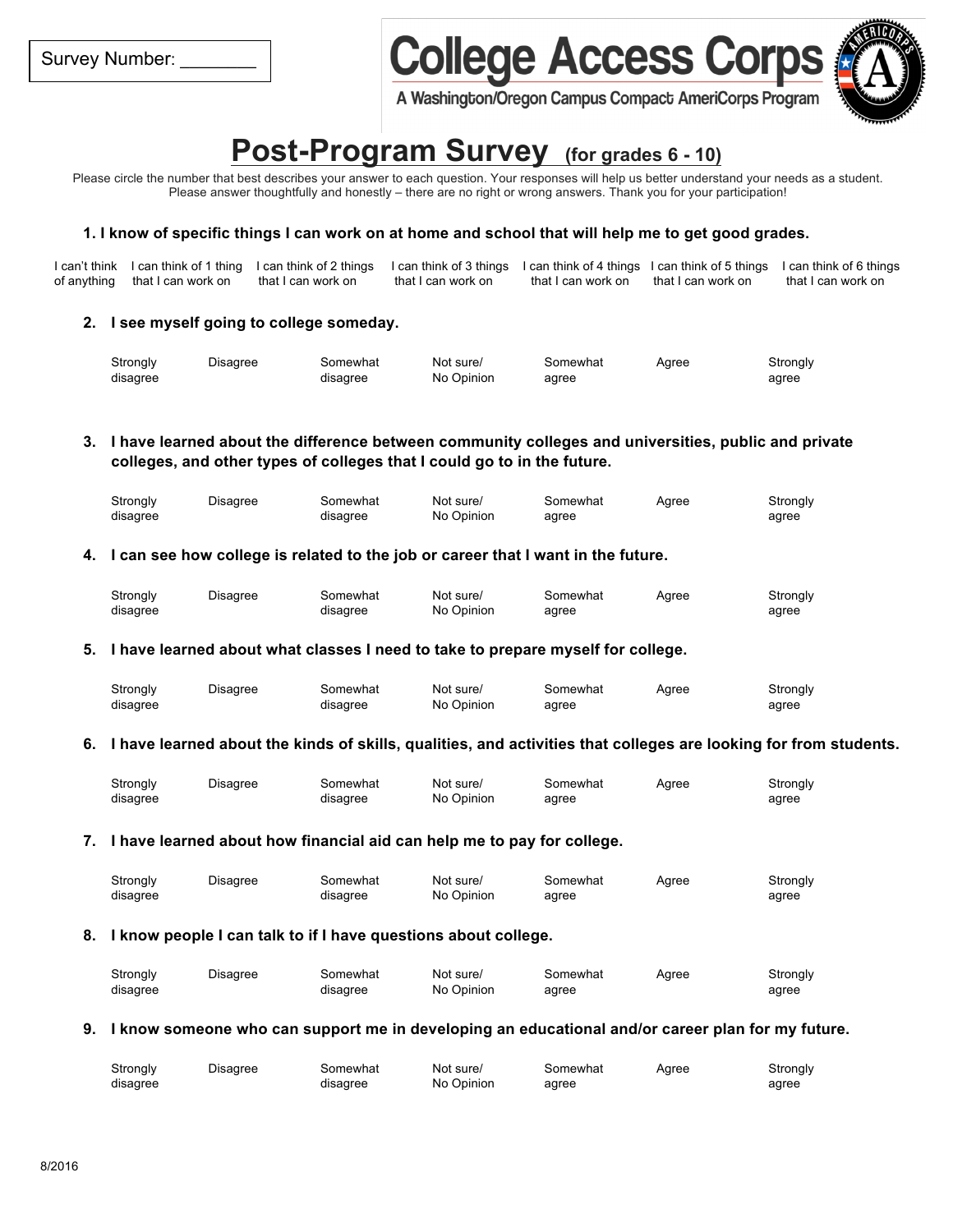# **Retrospective Questions:**

| Before this<br>program? | Not at all | A little bit | Somewhat | Fairly well | Completely |
|-------------------------|------------|--------------|----------|-------------|------------|
| After this<br>program?  | Not at all | A little bit | Somewhat | Fairly well | Completely |

# **1. How well did you understand the connection between school and your future goals…**

# **2. How much did you know about the classes that you need to take to prepare for college…**

| <i>Before</i> this<br>program? | Nothing | A little bit | A moderate amount | Quite a bit | Everything |
|--------------------------------|---------|--------------|-------------------|-------------|------------|
| After this<br>program?         | Nothing | A little bit | A moderate amount | Quite a bit | Everything |

# **3. How many people did you know who could answer questions about college…**

| Before this<br>program? | None | One | ™° | Three or more |  |
|-------------------------|------|-----|----|---------------|--|
| After this<br>program?  | None | One | ™o | Three or more |  |

# **4. How interested were you in going to college…**

| Before this<br>program? | Not at all | A little bit | A medium amount | Pretty interested | Extremely<br>interested |
|-------------------------|------------|--------------|-----------------|-------------------|-------------------------|
| After this<br>program?  | Not at all | A little bit | A medium amount | Pretty interested | Extremely<br>interested |

## **Open-Response:**

# **What was the best and/or most useful thing about participating in this program this year?**